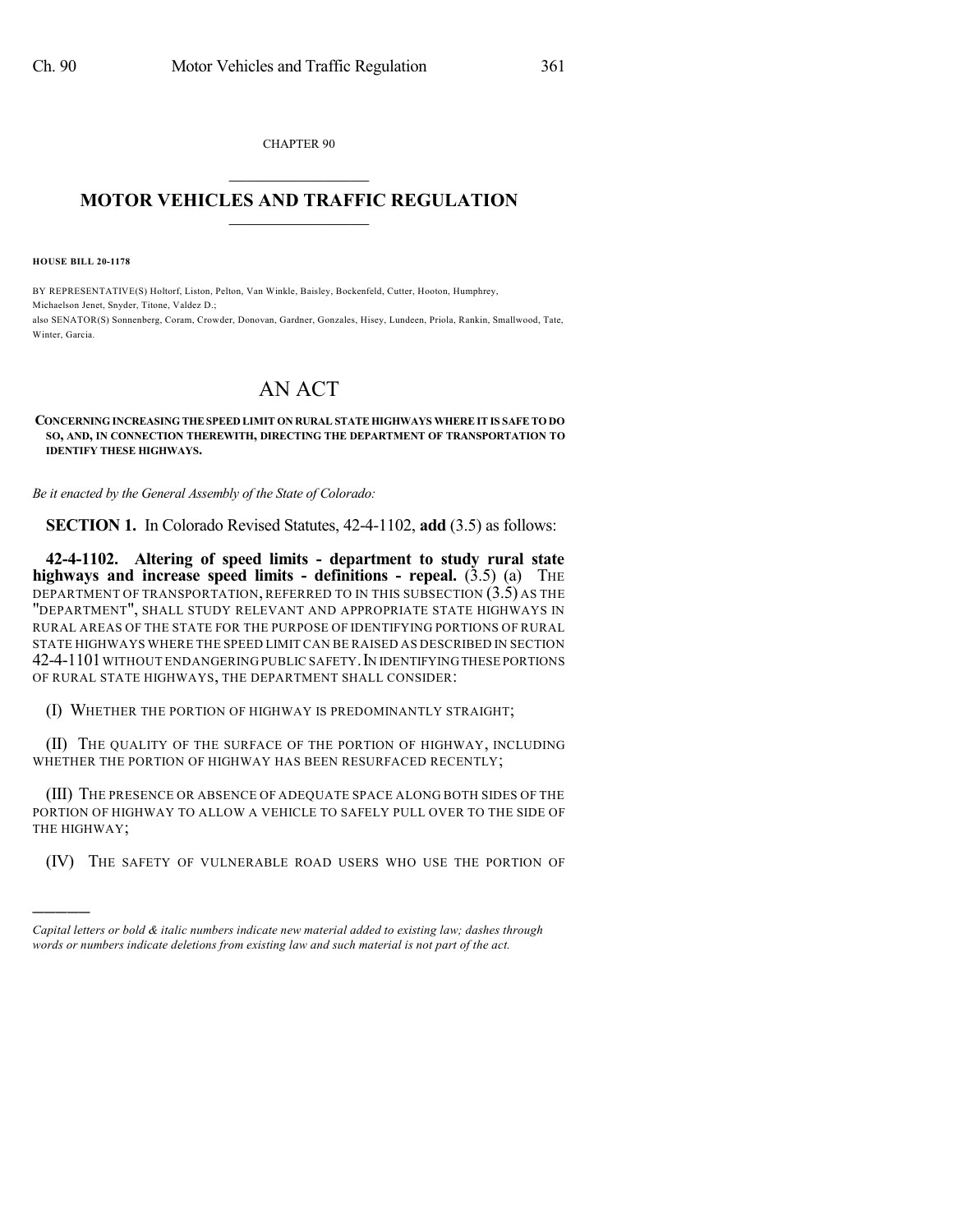HIGHWAY; AND

(V) ANY OTHER SAFETY CONCERNS THAT THE DEPARTMENT, IN ITS DISCRETION, INCLUDES IN THE REPORT.

(b) IN IDENTIFYING PORTIONS OF RURAL STATE HIGHWAYS WHERE THE SPEED LIMIT CAN BE RAISED PURSUANT TO SUBSECTION  $(3.5)(a)$  OF THIS SECTION, THE DEPARTMENT SHALL GIVE PREFERENCE TO PORTIONS OF RURAL STATE HIGHWAYS THAT:

(I) CONNECT RURAL TOWNS TO ONE OR MORE CITIES;

(II) PROVIDE ACCESS TO ONE OR MORE PUBLIC OR PRIVATE SCHOOLS; AND

(III) ARE RELATIVELY HEAVILY TRAVELED.

(c) ON OR BEFORE MARCH 1, 2021, THE DEPARTMENT SHALL COMPLETE THE STUDY DESCRIBED IN SUBSECTION  $(3.5)(a)$  of this section. The department SHALL INCLUDE A SUMMARY OF THE STUDY IN THE DEPARTMENT'S NEXT ANNUAL REPORT TO THE LEGISLATIVE COMMITTEES OF REFERENCE PURSUANT TO SECTION 2-7-203.THE SUMMARY MUST INDICATE THE CONCLUSIONS OF THE STUDY AND THE PORTIONS OF RURAL HIGHWAYS FOR WHICH THE DEPARTMENT WILL INCREASE THE SPEED LIMIT.

(d) AS USED IN THIS SUBSECTION (3.5), UNLESS THE CONTEXT OTHERWISE REQUIRES, "VULNERABLE ROAD USER" MEANS:

(I) A PEDESTRIAN;

(II) APERSON ENGAGED IN WORK UPON A ROADWAY OR UPON UTILITY FACILITIES ALONG A ROADWAY;

(III) A PERSON PROVIDING EMERGENCY SERVICES WITHIN A RIGHT-OF-WAY;

(IV) APEACE OFFICER WHO IS OUTSIDE A MOTOR VEHICLE AND PERFORMING THE PEACE OFFICER'S DUTIES IN A RIGHT-OF-WAY;

(V) A PERSON RIDING OR LEADING AN ANIMAL; OR

(VI) A PERSON LAWFULLY USING ANY OF THE FOLLOWING ON A PUBLIC RIGHT-OF-WAY, CROSSWALK, OR SHOULDER OF THE ROADWAY:

(A) A BICYCLE, ELECTRICAL ASSISTED BICYCLE, TRICYCLE, OR OTHER PEDAL-POWERED VEHICLE;

(B) AFARM TRACTOR OR SIMILAR VEHICLE DESIGNED PRIMARILY FOR FARM USE;

(C) A SKATEBOARD;

(D) ROLLER SKATES;